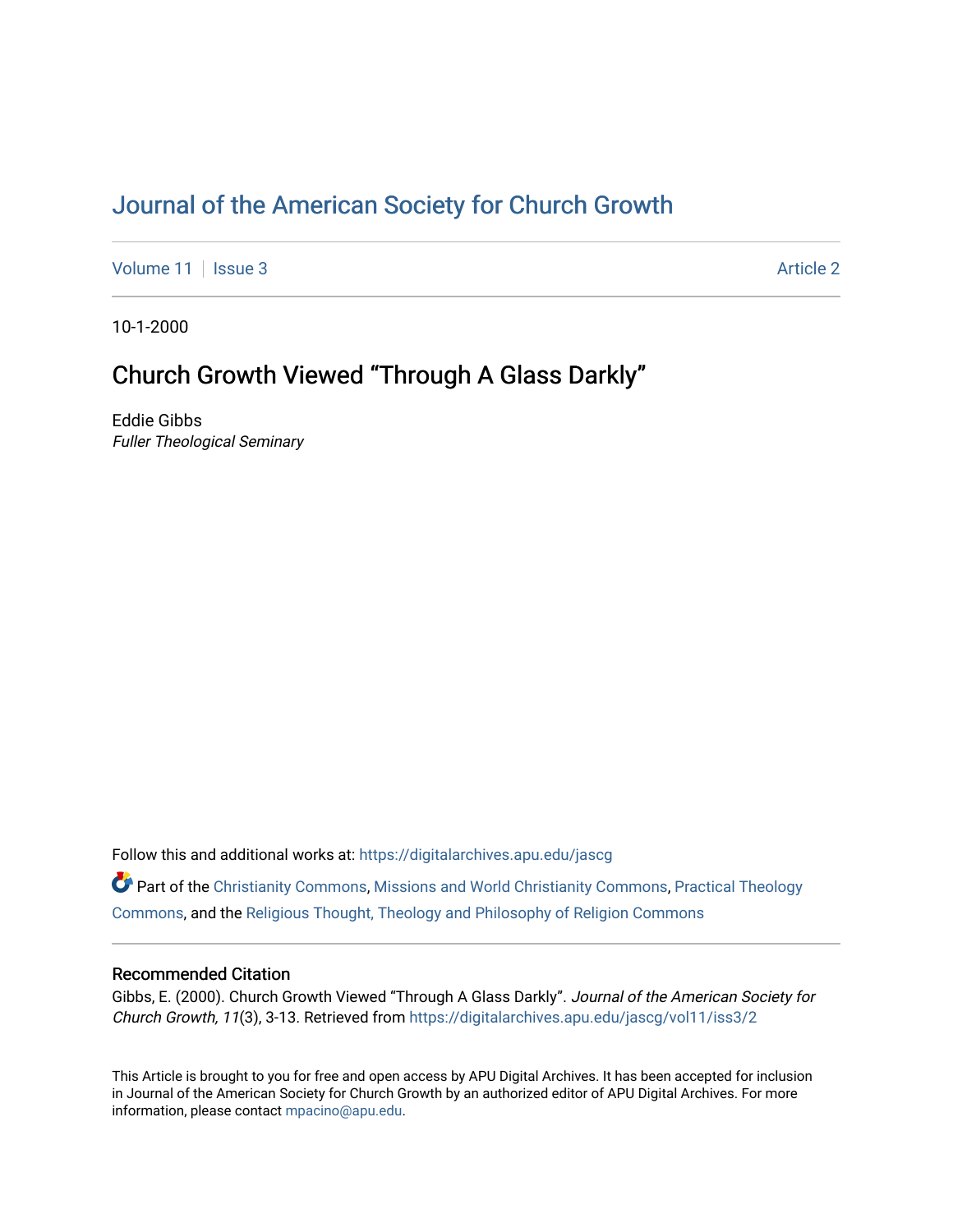## Eddie Gibbs

President Mouw, family members, faculty colleagues and fellow students, I count it a great honor to have been invited to be the second occupant of the church growth chair named after the founder of the movement.

I would also like to thank the Salvation Army's Brass Ensemble for playing for us on this occasion. My wife and I have had a long association with the Salvation Army. I have had a long association with the movement and have been privileged to share in their officers' conferences both here in the United States and overseas. You have made a wonderful contribution to this occasion. All we needed was a fanfare of trumpets at the appropriate moment to turn a chair installation into an enthronement!

I am especially indebted to Dr. Paul Pierson and to Dr. Peter Wagner for inviting me to Fuller more than seventeen years ago. If it were not for their risk-taking initiative I would not be here today. I am also grateful for the significant role the Doctor of Ministry program played in equipping me for the task.

## Academic "Chair" or "Saddle"?

When you hear the term "academic chair," I wonder what image comes to mind? Most frequently it is that of a wellupholstered chair, in that academics do a lot of sitting and pondering. However, when it comes to the "chair of church growth" a very different image is conjured up in my mind. It is not a picture of a comfortable chair, but of a saddle set on a bucking bronco. I say this recognizing that the Church Growth Movement was launched nearly fifty years ago into an arena of polemics

Journal of the American Society for Church Growth, Fall 2000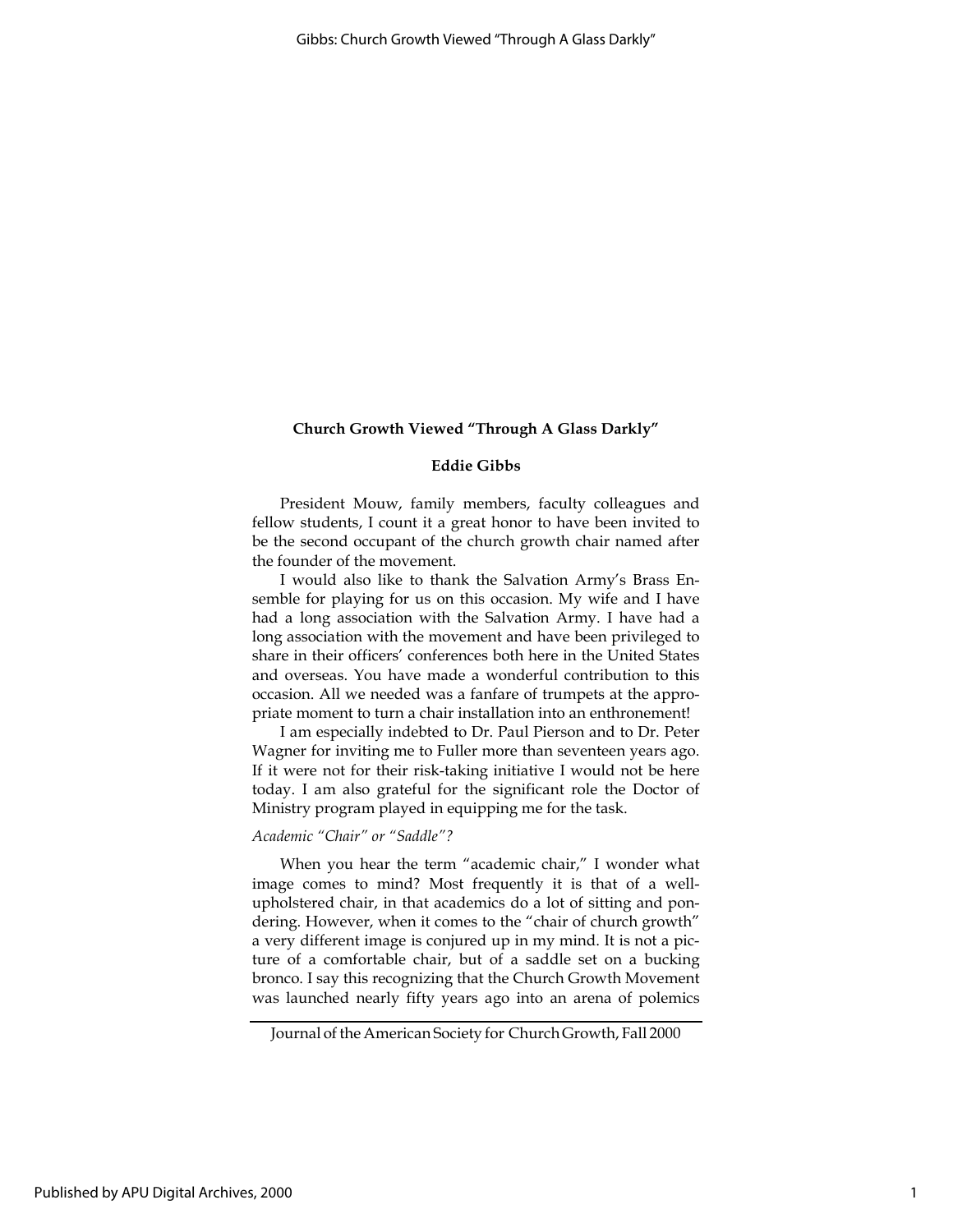### and controversy.

#### Has the Term "Church Growth" Passed Its "Shelf Life"?

Now attitudes have calmed somewhat. You may still hear the occasional negative comment and have to deal with strident criticism, sometimes perceptive, but more frequently uninformed. Generally speaking, the prevailing attitude is that we have now moved on from church growth to other church related concerns.

Frankly, for many pastors in North America and Europe who read church growth literature and attended seminars on related themes in their thousands during the 1970s and 80s, their expectation were not realized. Despite all of our efforts the tide has not turned in terms of the prevailing decline in church attendance. At which point the pragmatists might be justified in their assertion that, "If it doesn't work then let's discard it."

What then does it mean to be a Professor of Church Growth at this point in time? Does one simply assume the title and find other things to do? Do we quietly drop the term "church growth" as having outlived its shelf life?

In this brief presentation I want to argue for retaining the term, not in order to secure my position until retirement, but because I believe that its challenge still needs to be heard. I want to briefly present eight convictions I hold in regard to church growth.

## First Conviction: The Need to Hold Together Ecclesiology and Missiology

My basic argument for the retention of "church growth" arises out of the conviction that we must hold together the disciplines of ecclesiology and missiology. The church is neither an institution nor an organization, but an organism. Living organisms are born, move, mature, give birth, multiply and die.

The Church is a dynamic entity in that the Word of God is constantly calling the ekklesia into being. The word "church" is more a verb than a noun. It describes the movement of a people, called out, brought together and sent forth. As soon as that dynamic is lost then the church is in jeopardy.

From its inception the Church has been responding to the calling and sending of God. The notion of a missionless church is an oxymoron. Church growth must be concerned primarily with the being, calling and going of the church, if its growth is to have

Journal of the American Society for Church Growth, Fall 2000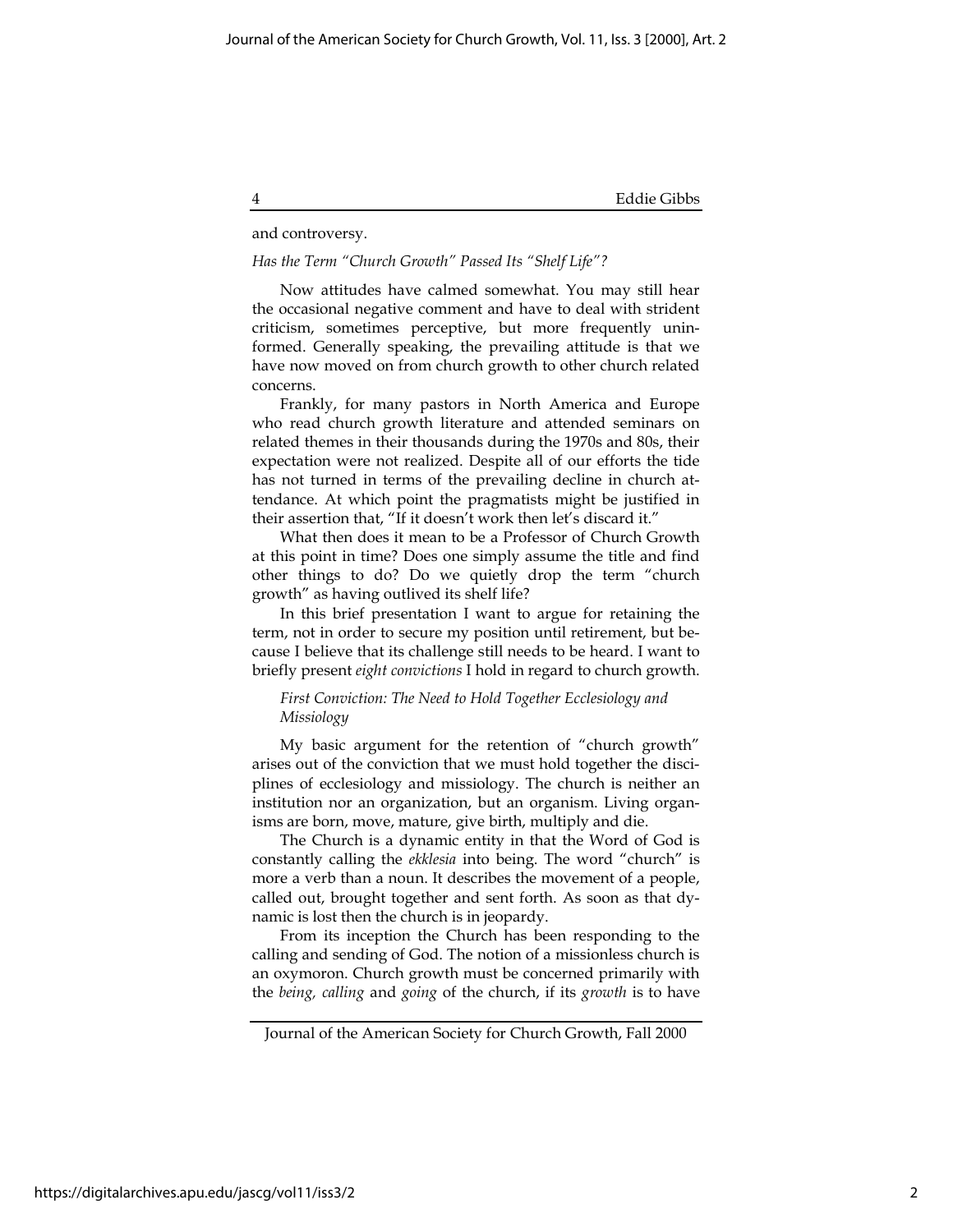theological and spiritual integrity as well as missionary significance. I am not sure that this message has gotten across yet, nor that its profound implications have been recognized by many, even within the movement.

When "church growth" was marketed like a "Viagra pill" to bring reproductive potency to aged institutions, many church leaders regarded it as a way to restore youthful vigor and make churches attractive to a new generation of religious seekers and shoppers. Others assumed a more radical stance, understanding church growth to advocate the abandoning of hundreds of thousands of old churches in order to plant new contemporary models which they were confident would make a more significant impact.

A fatal flaw running through both these developments was that marketing displaced mission. Church growth was increasingly measured by the size of the crowd, the acreage of the campus, and the size of the budget. The focus was on the premises and programs to attract the many spiritual seekers roaming around in society at large.

For many pastors church growth represented a "pumpkin patch" mentality, with entrepreneurial pastors competing to see who could grow the giant pumpkin. We need to remember that there were no "pumpkin patch" churches in the first 250 years of the history of church. Rather they resembled strawberry plants, with each plant sending out runners that embedded themselves in fresh soil to form new plants.

### Second Conviction: The Need to Move the Emphasis from "Growing" to "Going"

A distressing percentage of evangelical churches are no longer evangelistic. With some notable exceptions, we forgot that the church is meant to be the seeker. This is precisely the emphasis of Donald McGavran who urged a vast seeking and finding of lost sheep, followed by those lost sheep being returned to the fold where they belonged. He advocated a harvest theology over and above a token search theology.

Today, large sections of the church have given up even on the search. Many churches have largely replaced the image of the seeking shepherd with that of Bo Peep. In the children's nursery rhyme, you will remember that Bo Peep had lost her sheep and didn't know where to find them, it goes on to advise

Journal of the American Society for Church Growth, Fall 2000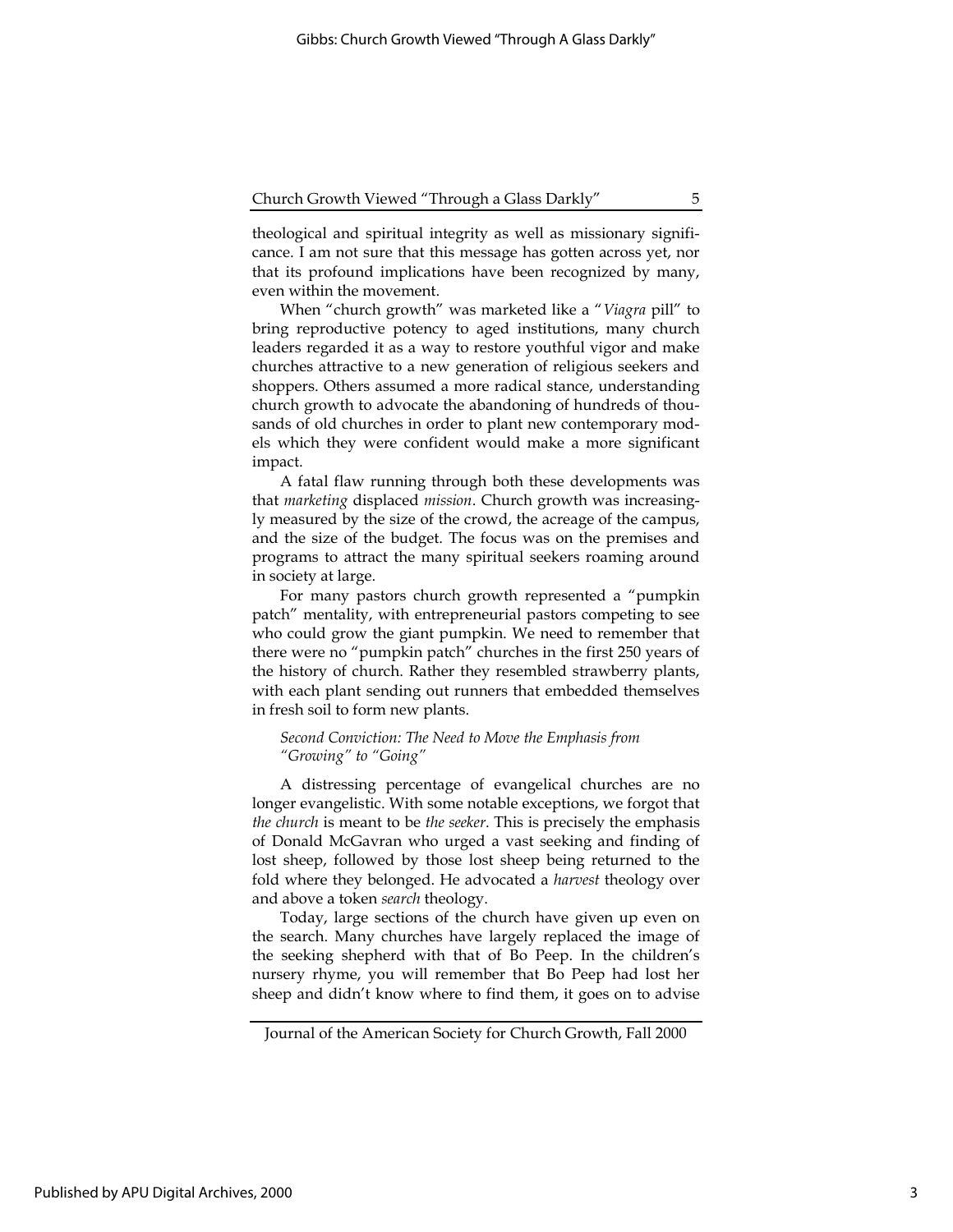"leave them alone, and they will come home, wagging their tails behind them."

The day of the "returning seeker" is long past in Europe and Canada, and is rapidly passing here in the United States–indeed has already done so in some regions such as the North West, and Los Angeles county. The wave of returning Boomers which was so significant in the later half of the 1980s has now broken on the shores of consumerism and disillusionment.

Most younger boomers and the under 35s are seeking in other directions than the evangelical church. They are no longer shopping down our isles in the religious supermarket. The problem is that so many pastors concerned to win pre- and post-Christian people think in marketing categories, and are attempting to apply marketing strategies, because they have no missiological framework to relate to their ministry situations.

In the Gospels we read that Jesus came to seek and to save those who were lost. That same Jesus said to his followers, "As the Father has sent me, even so send I you." Paul was called by the Risen Christ to continue that mission. Indeed, it is hard to separate his conversion from his commissioning. He describes his missionary calling in that renowned passage in 1 Corinthians 9:19-22, which hits us with fresh force in Eugene Peterson's graphic paraphrase:

…I have voluntarily become a servant to any and all in order to reach a wide range of people: religious, nonreligious, meticulous moralists, loose-living immoralists, the defeated, the demoralized–whoever. I don't take on their way of life. I kept my bearings in Christ–but I entered their world and tried to experience things from their point of view. I've become just about every sort of servant there is in my attempts to lead those I meet into a God-saved life. I did all this because of the Message. I didn't just want to talk about it; I wanted to be in on it.

That's what it means to have a seeker-sensitive ministry. The apostle Paul is not here using the language of marketing but of mission. It is not a strategy by which we invite people to come to us, but a radical challenge to the church to become the infiltrating community. It is a ministry of identification with diverse populations in every aspect of life, as a transformative presence.

Journal of the American Society for Church Growth, Fall 2000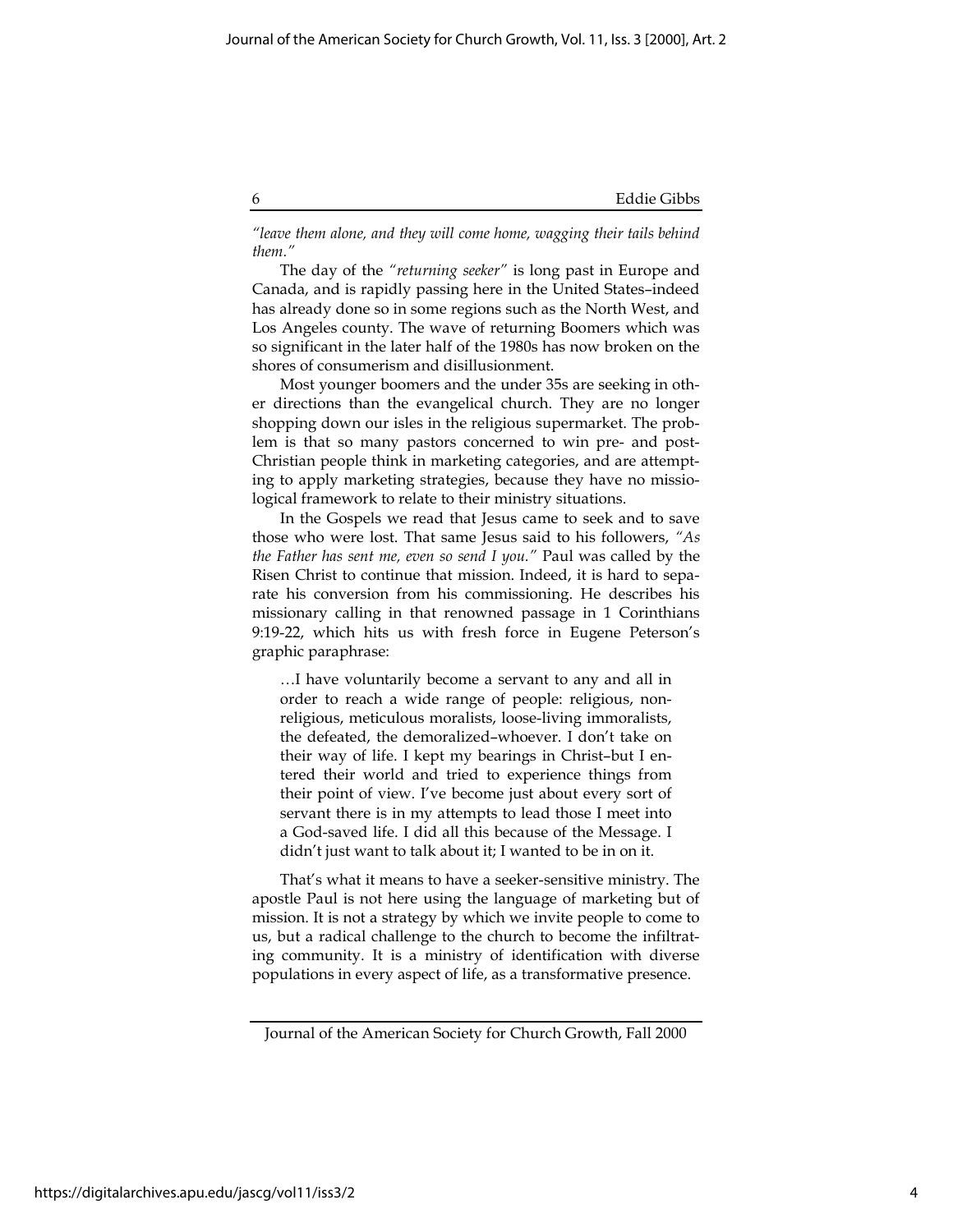### Third Conviction: The Need to Shed the Self-Confident Attitude Characteristic of Modernity

If the replacement of mission by marketing was the first fatal flaw, the second was the reducing of divine mission to human enterprise. If the liberals thought they could build the kingdom of God through social action, we evangelicals thought we could bring in the kingdom through our evangelism and church planting. We tended to overlook the fact that the Kingdom of God always comes as a result of Divine initiative. It comes to us always as a gift and often as a surprise.

In many ways church growth has been a child of its times. Consequently, I agree with those critics who charge church growth with being over-influenced by modernity. But this same criticism can be leveled at other branches of evangelical scholarship with equal justification.

So-called "church growth principles" were in fact extrapolated from growing churches around the world. Most of those churches had not started out by intentionally working according to predetermined guidelines; they emerged after the fact. These operational principles were then applied to new church planting projects. They were also applied to existing congregations with the hope of revitalizing them. As a general rule the results were more impressive in the former than in the latter.

When we turn from the Western world to the Majority World, we find worldviews that have not been so spiritually impoverished by the rationalistic reductionism of modernity. More perceptive church and mission leaders, with missionary insights, and a reliance on the guiding and empowering presence of the Holy Spirit applied church growth insights to populations long assumed to be impenetrable to the gospel.

## Fourth Conviction: The Need to Affirm the Value of a Statistical Approach

The statistical emphasis and quantifiable approach to mission has been strongly criticized, especially by Latin American theologians, as a North American controlling and managerial approach to mission. I have some sympathy with their criticism, especially when statistics are manipulated to justify an unbiblical triumphalism. The Bible gives a sober warning against counting with the wrong motivation. It will indeed bring down the judg-

Journal of the American Society for Church Growth, Fall 2000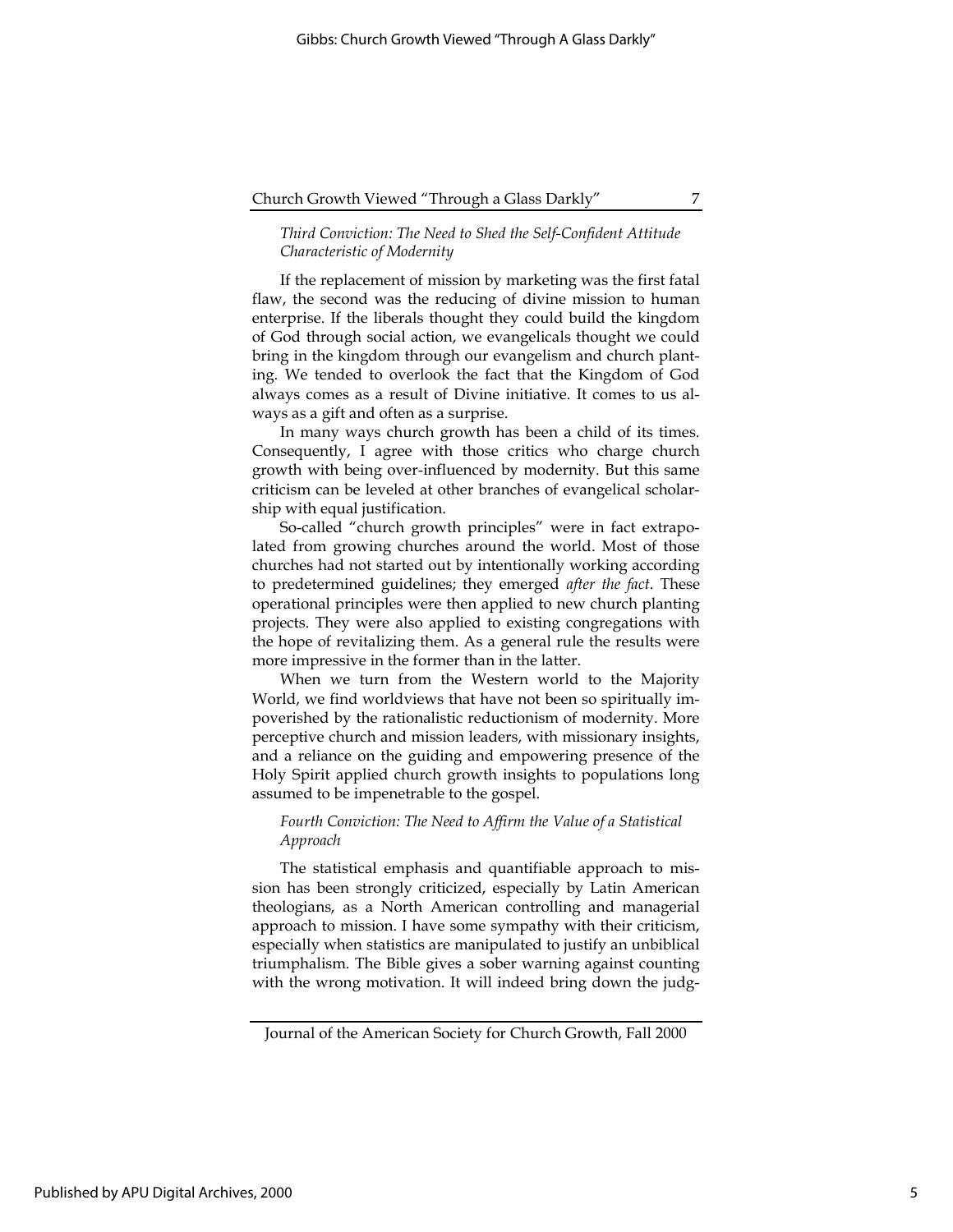ment of God if it is undertaken out of pride or as a measurement of power.

On the other hand, the Bible encourages counting for the sake of pastoral accountability. When large numbers of people are on the move and are disconnected from their family and friendship networks you can lose a lot of people whether in the wilderness or the concrete jungle.

We also count for the sake of honesty to avoid exaggeration, and to deploy a field-force strategically. In these cases counting has nothing to do with control but with commitment and urgency. Quantity questions should always lead to the quality questions. Some churches claim that it is unspiritual to count their members. I have yet to find a church that was too spiritual to count the offertory money after the service!

Listen to this quotation written long before the church growth movement and see if you can guess the author. Here is a clue–he was a cigar-smoking Baptist, and the year of publication is1895!

I am not among those who decry statistics, nor do I consider that they are productive of all manner of evil; for they do much good if they are accurate, and if men use them lawfully. It is a good thing for people to see the nakedness of the land through statistics of decrease, that they may be driven on their knees before the Lord to seek prosperity; and on the other hand, it is by no means an evil thing for workers to be encouraged by having some account of results set before them.

We must not set up *quantity* in opposition to *quality*. I personally believe that God wants both more followers of Christ and better followers of Christ. I believe that he wants more churches that are determined, whatever the cost, to reach out to the lost and welcome them into the family of God.

## Fifth Conviction: The Need to Acknowledge the Mystery of the Church and Its Growth

This brings me to the title I have given to this address– Church Growth Viewed Through A Glass Darkly. As many of you know this is a reference to the King James Version translation of 1 Corinthians 13:12, where Paul says, "Now we see through a glass darkly...now I know in part. The reference is to ancient mirrors

Journal of the American Society for Church Growth, Fall 2000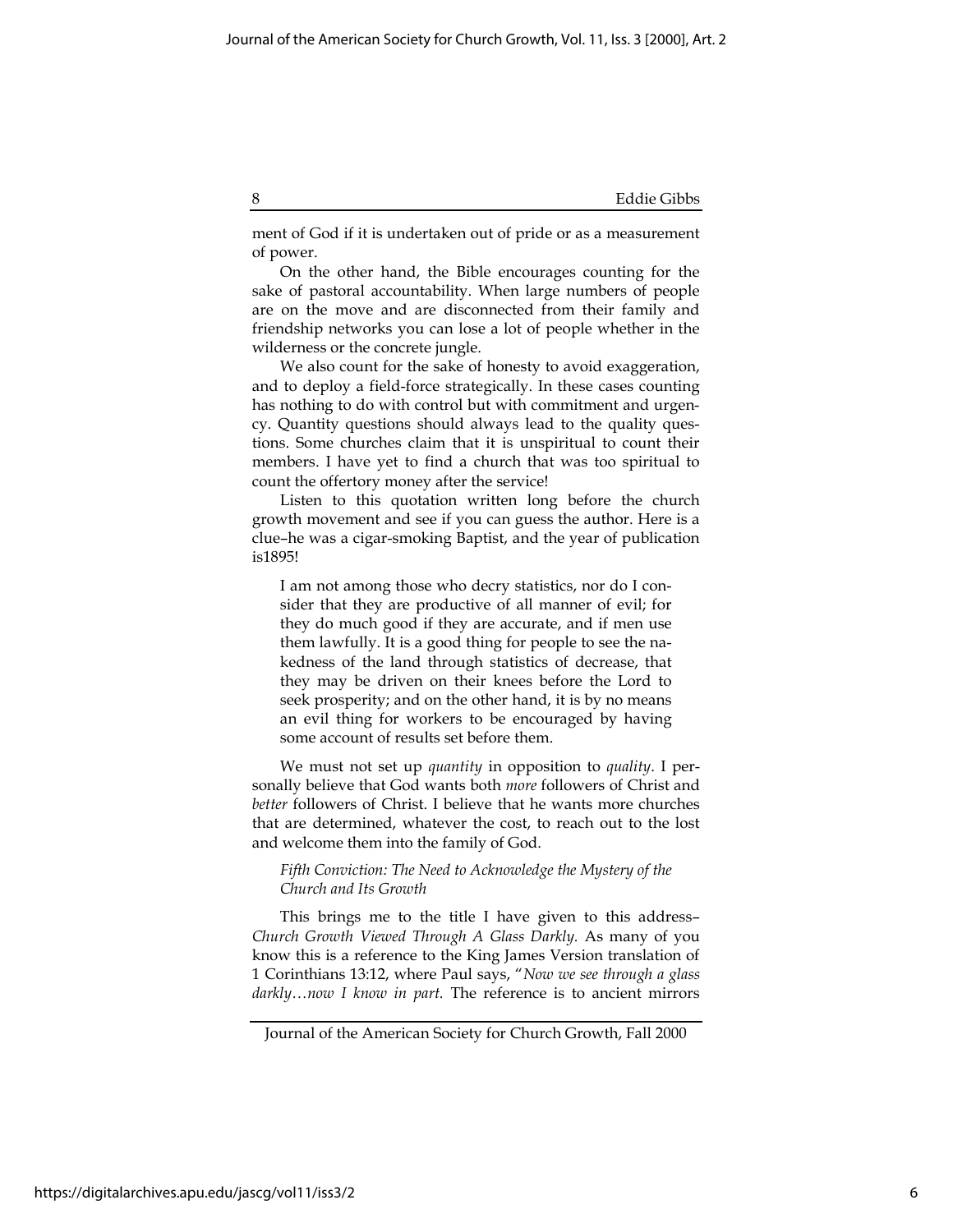with rough and hazy surfaces that blurred and distorted the image. It also provides a reminder that any mirror gives a restricted field of vision.

In terms of the working out of our salvation much remains unclear, and beyond the range of our conceptual world. However, while we do not have all the answers, we know sufficient to sustain our faith, hope and love, and to spike our curiosity, leading to a lifetime studying these issues.

The New Testament speaks of the *mystery* of Christ, the *mys*tery of the Kingdom, the mystery of the Gospel and the mystery of the Church. The Gospel is the mystery of the Good News make known in Christ, while the Church is the mystery of the Body of Christ made actual by the presence of the Lord, who is now the Ascended Christ making himself available to us by his Spirit. In Ephesians 5:32 it is recorded that the relationship between Christ and his church is a "profound mystery."

Incidentally, a key component of that mystery is the evidence of the power of the gospel to bring about ethnic reconciliation. "This mystery is that through the gospel the Gentiles are heirs together with Israel, members together of one body, and sharers together in the promise in Christ Jesus (Eph 3:6)." As we face the urban challenges of our day we need to be reminded that the Church from New Testament times grew in an urban Greco-Roman urban world characterized by misery, chaos, fear and brutality. First century cities were characterized by immense cultural diversity and were peopled by strangers, compressed within city walls, and crowded into single rooms in tenement blocks. Yes churches can grow in the midst of urban squalor as well as in affluent suburbs.

If mystery lies at the heart of the church then church growth can never be a deterministic science. While it helps our understanding in establishing those correlations that we have called church growth principles or, more recently, the evidences of a healthy church, it can never make a church grow. While we are held responsible to sow constantly and cultivate diligently, only God can bring about the germination of the seed and cause it to produce fruit after its own kind (1 Cor 3: 5-6); which raises two disturbing questions. First, "Does God want more people around like us?" Second, "Does God want more churches around like mine?" Quantity questions must never become a diversion from asking the quality questions.

Journal of the American Society for Church Growth, Fall 2000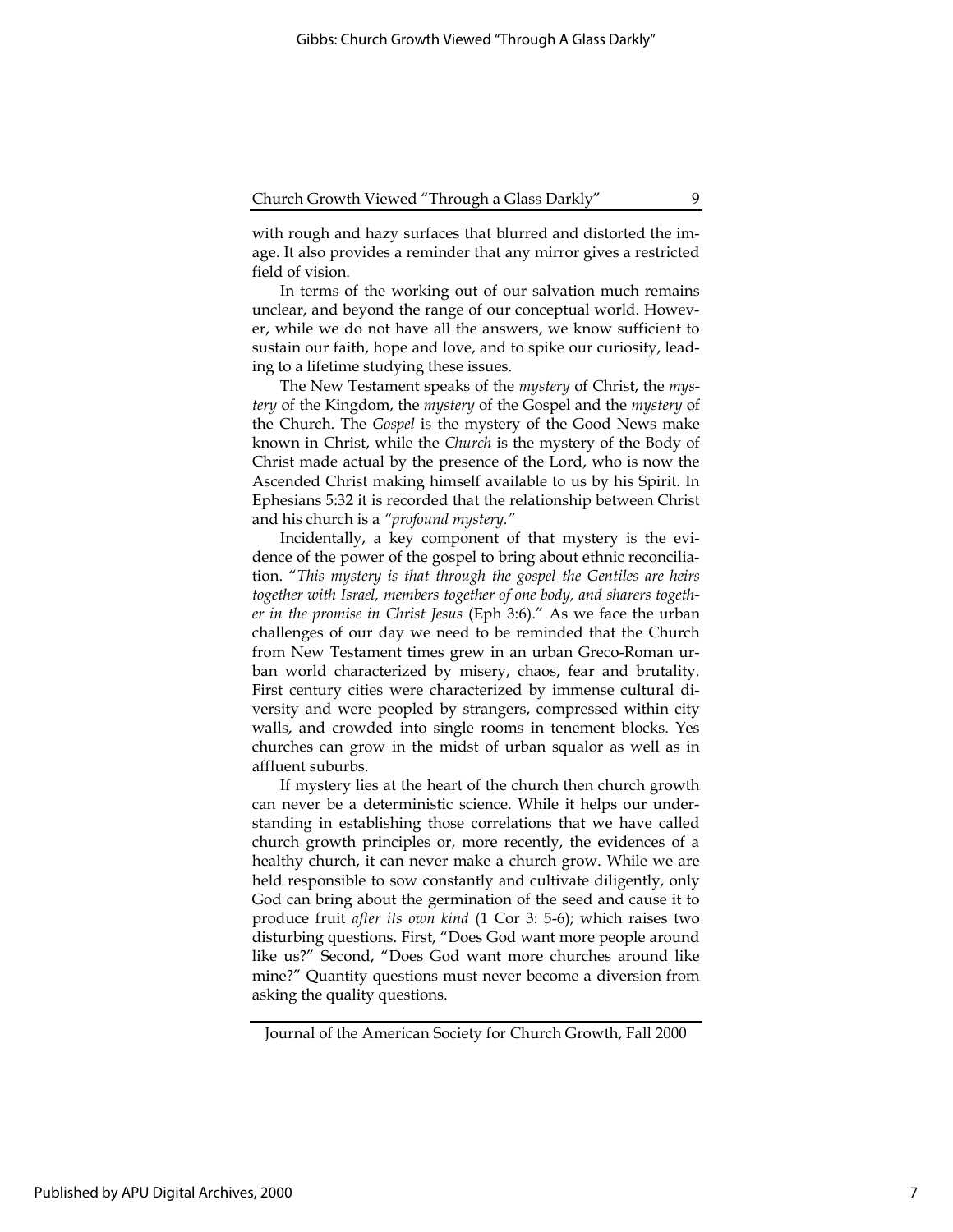If the churches we represent have degenerated to the point that they are no longer anticipatory signs of God's coming Kingdom, but have become denials of that provisional reality, then the answer is clearly, "No." Many denominations have a Department of Church Growth, perhaps they also need a Department of Church Euthanasia, as some churches may need to die with dignity! It will serve no useful purpose simply to put such soul-dead churches on long-term, life-support systems. They will experience no growth without the pain of dying to their own agendas, followed by a resurrection to their true being and calling to be the winsomely subversive people of God in the world.

Sixth Conviction: The Need to Regard Evangelism Not Primarily in Terms of Indvidual Decisions Recorded but in Terms of Communities of Disciples Formed

In relation to the evangelistic task Donald McGavran brought a powerful critique. Too often evangelists have thought of their task in terms of bringing individuals to the point of decision, and then left others to deal with the follow up of converts. McGavran's perspective was radically different. For him, the fundamental task was not precipitating decisions but in helping people embark on the life-long journey of Christian discipleship (which he called "perfecting") and forming communities of pilgrim believers. Within the Christendom context evangelism had come to mean bringing people back to the faith in which they had been reared but which they had never made their own or had later abandoned.

McGavran challenged both the individualistic assumptions and the one-time event preoccupation. His ministry in India had been among Hindus, for whom evangelism meant teaching the gospel story they had never known, and drawing them into communities of Christians living out the gospel within their cultural context.

Now that we are in post-Christendom cultures in the Western world, the churches here need to change their evangelistic strategies. For most people, coming to faith will not be so much a process of believing in order to belong, but in belonging in order to believe. Conversion will be a process with a number of significant steps along the way, rather than an isolated event.

Seventh Conviction: The Need to Embrace Church Growth as a

Journal of the American Society for Church Growth, Fall 2000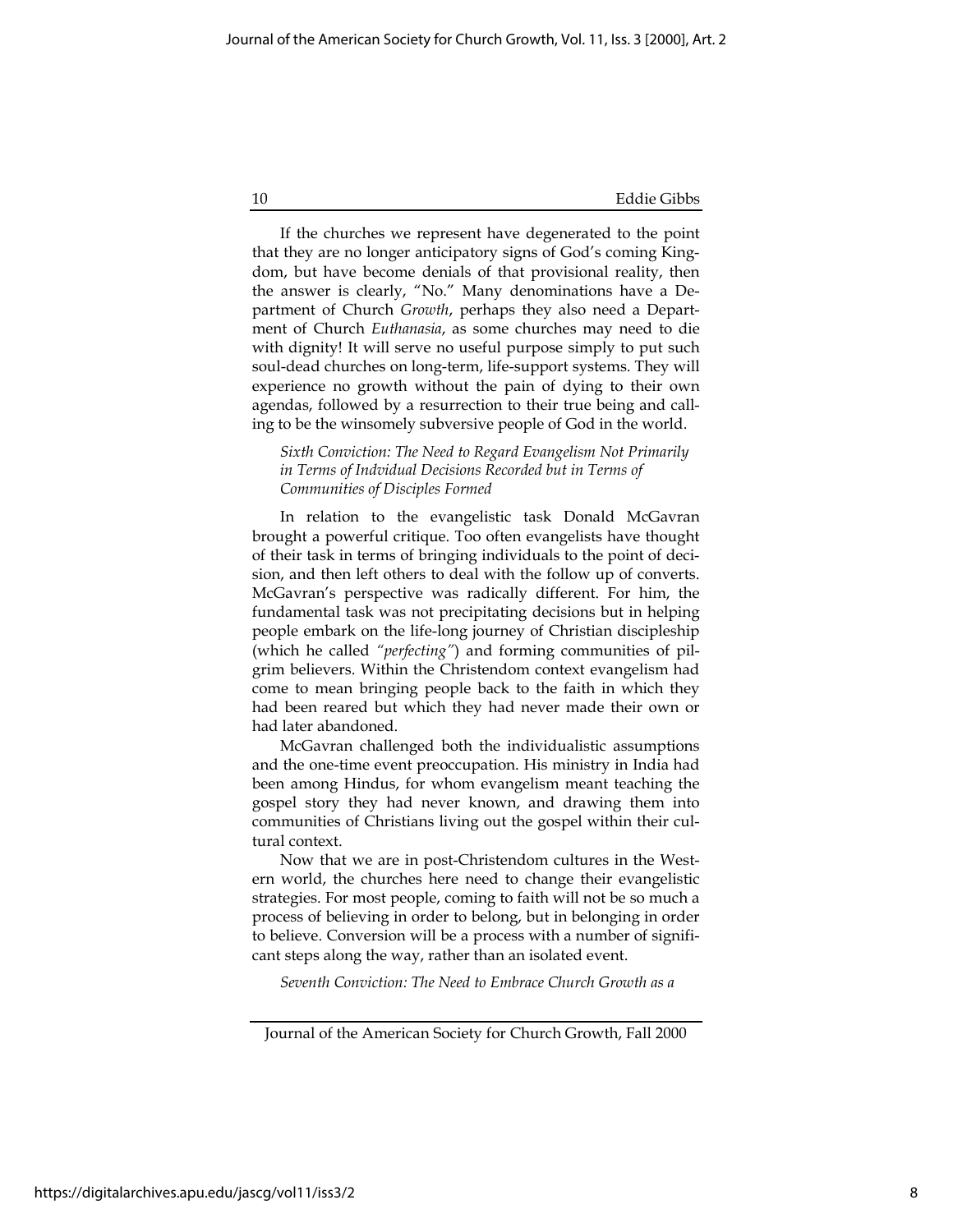# Multi-Disciplinary Field of Study

My next reason for wanting to retain the discipline, or more accurately, the field of church growth, is that it needs to be exposed to a more open and less adversarial dialogue with the other academic disciplines. For as I began to appreciate the complexity of "church growth" I came to realize that it is not a narrowly defined focus of study, but one that is a vast interdisciplinary field. For the issues it raises draw one inevitably into the Person and work of Christ, Salvation history as recording in both Testaments, the ministry, worship, liturgy, sacraments and mission of the church, church history, religious sociology, leadership and organizational systems theory, communication theory, evangelism, etc.

The institutional, contextual and spiritual issues are so complex that I do not believe anyone can become a church growth scholar, only a church growth student. How can one ever achieve a comprehensive understanding of the many factors contributing to the growth of churches around the world and representing a multitude of cultures and church traditions? How can one hope to keep abreast of events?

In attempting to explore the mysteries of the growth of the church we need the insights of church historians, especially in regard to the complexities of the early Church period. Here in the West we are emerging from the Constantinian era to a post-Christendom, postmodern, neo-pagan cultural context.

In learning how to reposition ourselves in this unfamiliar cultural terrain we need to learn from the early Church, which from the first operated from the margins, with little social influence, and minimal material resources, in a pluralistic society. They knew how to operate and grow exponentially as networks, not as centralized hierarchies. We need to relearn those longforgotten lessons with the help of our church historians.

Church growth scholars also need the wisdom of colleagues in the School of Psychology, which has already made a number of significant contributions in understanding the process of conversion, and in developing a psychological profile to help Home Mission boards identify potential church planters and to have better selection procedures. It has also drawn attention to the fact that dysfunctional churches are contributing to the alarming rise in the number of dysfunctional and abusive pastors.

Journal of the American Society for Church Growth, Fall 2000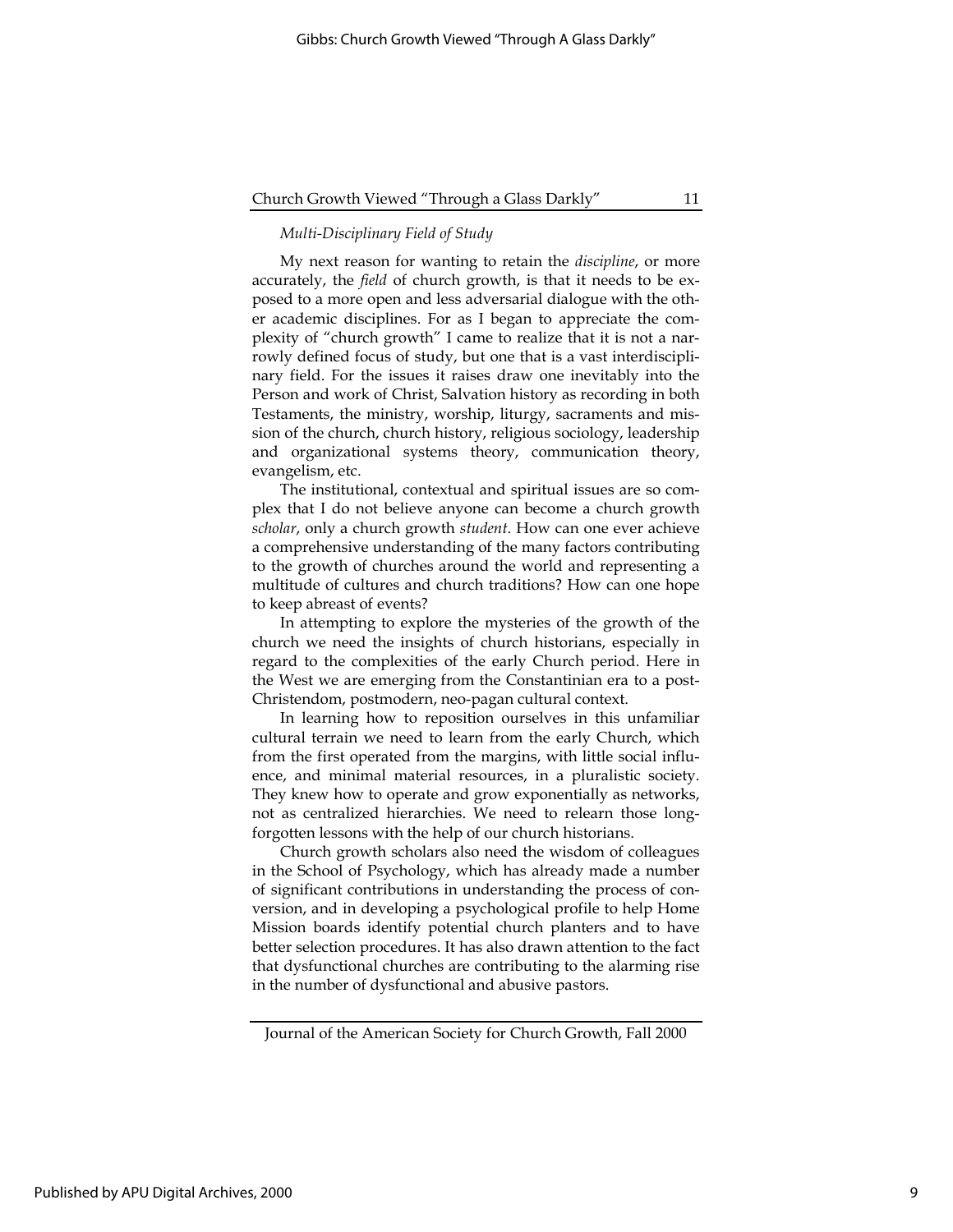To my esteemed colleagues in the Schools of Theology and Psychology I want to say that I will come knocking on your door, and I invite you to knock on mine! I value your scholarship and your commitment to the academy, and affirm the contributions your insights bring to the ongoing life and mission of the church. If we can find creative ways of pooling our resources to address the agenda of re-defining and re-tooling churches everywhere we will be uniquely positioned to make a contribution with local and global ramifications.

I believe that Fuller Theologically Seminary is uniquely situated and resourced to achieve that goal. For Los Angeles country represents one of the greatest, if not the greatest, of the world's cross-cultural mission challenges. Mission is not an activity of the church that happens across the seas or even over the border, but across the way. As a seminary, mission is what we are about. For we are no longer operating in a Christendom cultural context, but in an increasingly neo-pagan society. The social strength of our religious institutions is being eroded daily, revealing a church that is spiritually emaciated and theologically and biblically illiterate.

In order to face such a challenge we cannot marginalize ministry, nor confine mission to one school. We need not so much a theology of mission, but a mission theology, entailing a fresh engagement with the Biblical text as documents forged in mission engagement with the world and in the struggle to form communities of believers from religious legalism and pagan moral license. That first century challenge is now a twenty-first century imperative.

#### Eighth Conviction: The Need to Re-Affirm the Relationship Between Church Growth and Mission

Perhaps a word needs to be said as we draw this presentation to a close concerning the relationship between "church growth" and "missiology." I do not believe that the two terms are synonymous. Neither do I believe church growth to be a department of missiology in that it permeates the whole. Whilst church growth lies at the heart of mission it is certainly not the whole of mission.

In this regard the sequence we find in the New Testament is of abiding significance–first the kingdom, then mission, and then the church–in that order. To make church growth synonymous

Journal of the American Society for Church Growth, Fall 2000